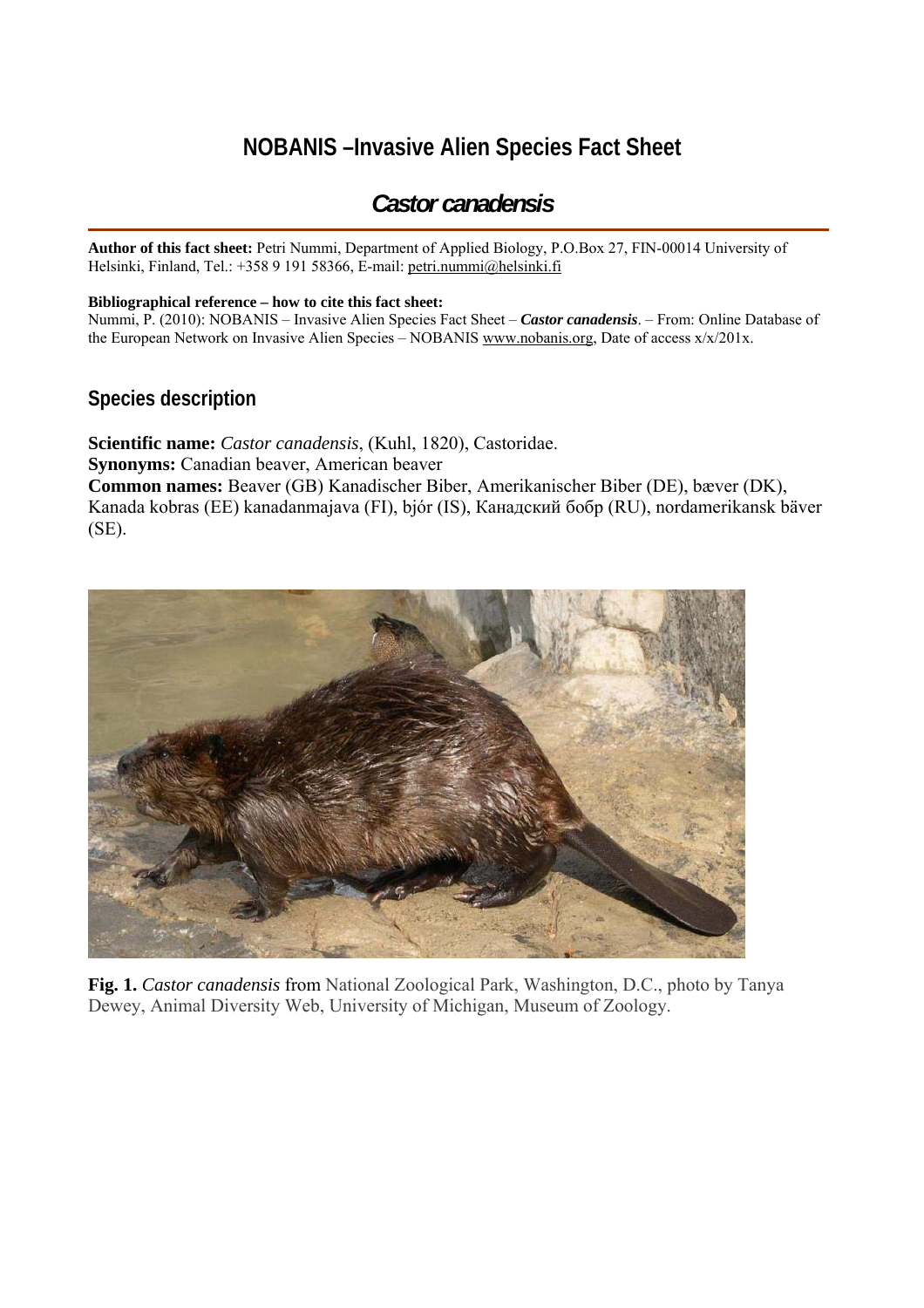

**Fig. 2.** *Castor canadensis* in its native environment in North America, photo by Phil Myers, Animal Diversity Web, University of Michigan, Museum of Zoology.

### **Species identification**

*Castor canadensis* is a large rodent with a flattened tail. Weight 16-32 kg, body length up to 120 cm (Jenkins and Busher 1979, Hill 1982). The external appearance of *Castor canadensis* is very similar to that of the European beaver (*C. fiber* L.), however, the nasal bones of *C. canadensis* are shorter and more rounded and its fur more brownish. The two species also differ in chromosome number: *C. canadensis*, 2N = 40; *C. fiber*, 2N = 48 (Lavrov 1983, Jenkins and Busher 1979). The two species can also be identified from the secretions of their anal glands with which the animals scent mark the borders of their territories (Rosell and Sun 1999).

### **Native range**

*Castor canadensis* occurs throughout North America except for the arctic tundra and southwestern deserts (Jenkins and Busher 1979).

# **Alien distribution**

### **History of introduction and geographical spread**

Canadian beavers were introduced to Finland in 1937 as a part of the program to reintroduce the exterminated European beaver. The introductions were successful in eastern Finland where two pairs of *Castor canadensis* were released (Lahti and Helminen 1974). From eastern Finland, the beavers were later translocated to the northern, northeastern and central parts of Finland. During late 1940s and early 1950s Canadian beavers spread to the Russian side of Karelia (Danilov 1995). In the future the Canadian beaver is expected to spread also to the northwest, *e.g.* towards Sweden (and Norway), where at present only European beavers occur.

Canadian beavers have also been introduced to Poland (1930s), where the animal farm of Popielno is a known source of supply *e.g.* for game reserves and zoos in Germany, France (1975) and Austria (1976-1990). The status of these populations is however, unknown (Nolet and Rosell 1998). In Germany, three *C. canadensis* have been found in 1990s, although two of them were found near enclosures (Zahner 1997). These specimens could originate from the *C. canadensis* introduced to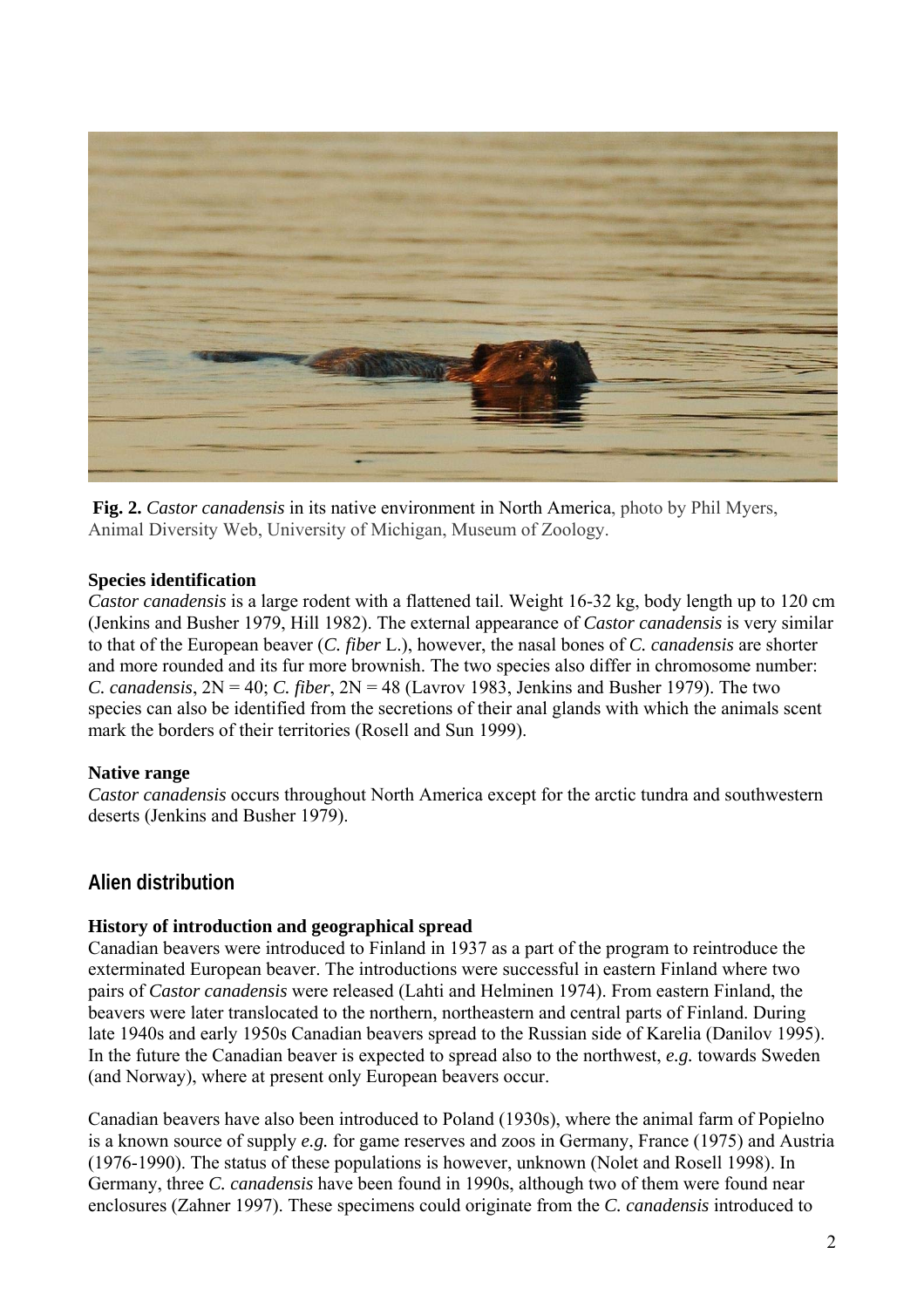Austria. Since 1996, no individuals of *C. canadensis* have been found in Germany. In 1946, Canadian beavers were introduced to Tierra del Fuego, Argentina, where the species has considerably expanded its range (Lizarralde 1993). In 1975 -1979 Canadian beavers were successfully introduced into the Khabarovsk Territory, Amur region and Kamchatka peninsula on the Far East of Russia.

In Austria, Canadian beavers were first released in Lower Austria in 1953, but failed to establish. Again, between 1979–1981 and 1984 animals were released along the floodplains of the Danube. The fate of these animals is unknown but it is generally believed that they disappeared. In the 1980s animals escaped from a zoo in Styria and were present in the wild for some years, but numbers were low and presumably *C. canadensis* is currently not present in Austria (Englisch 2005).

### **Pathways of introduction**

Canadian beavers have been intentionally introduced into new areas for fur farming, for game reserves and within re-introduction programs after which they may have spread naturally. A few animals have escaped from zoos.

### **Alien status in region**

The species is widely spread in eastern and central Finland as well as Russian Karelia (see table 1). The number of *C. canadensis* in Finland is around 10 000 (Nummi 2005) and in Russia it was at least 3600 (Danilov 1995), but in 2002 there was about 2000 individuals (Данилов 2005).

| Country                 | <b>Not</b> | <b>Not</b>  |   | Rare Local Common | <b>Very</b> | <b>Not</b> |
|-------------------------|------------|-------------|---|-------------------|-------------|------------|
|                         | found      | established |   |                   | common      | known      |
| Austria                 |            |             |   |                   |             | X          |
| Denmark                 | X          |             |   |                   |             |            |
| Estonia                 | X          |             |   |                   |             |            |
| European part of Russia |            |             | X |                   |             |            |
| Finland                 |            |             |   | X                 |             |            |
| Faroe Islands           | X          |             |   |                   |             |            |
| Germany                 |            | X           |   |                   |             |            |
| Greenland               | X          |             |   |                   |             |            |
| Iceland                 | X          |             |   |                   |             |            |
| Latvia                  | X          |             |   |                   |             |            |
| Lithuania               | X          |             |   |                   |             |            |
| Norway                  | X          |             |   |                   |             |            |
| Poland                  | X          |             |   |                   |             |            |
| Sweden                  | X          |             |   |                   |             |            |

**Table 1.** The frequency and establishment of *Castor canadensis*, please refer also to the information provided for this species at [www.nobanis.org/search.asp](http://www.nobanis.org/Search.asp). Legend for this table: **Not found** –The species is not found in the country; **Not established** - The species has not formed self-reproducing populations (but is found as a casual or incidental species); **Rare** - Few sites where it is found in the country; **Local** - Locally abundant, many individuals in some areas of the country; **Common** - Many sites in the country; **Very common** - Many sites and many individuals; **Not known** – No information was available.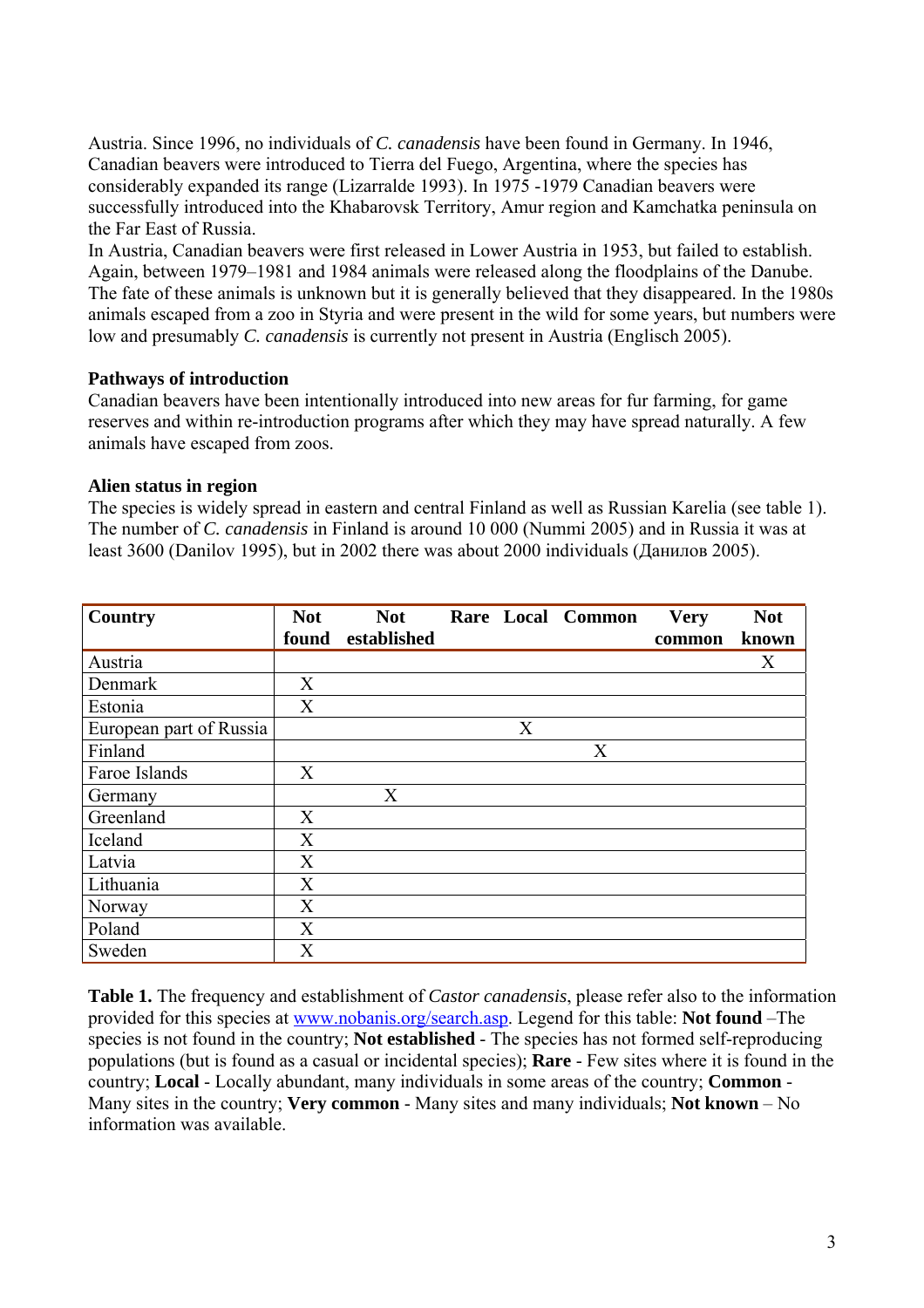# **Ecology**

### **Habitat description**

Beavers are herbivorous and semi-aquatic animals living in creeks, rivers, ponds and lakes. Beavers (both Canadian and European) can dam agricultural fields and roads. In Finland, usually only forests are affected (*e.g.* Härkönen 1999).

### **Reproduction and life cycle**

*C. canadensis* are monogamous. *C. canadensis* may become sexually mature during their second winter at age of 1.5 years. Sexual maturity may be delayed until 2.5 years or later. *C. canadensis* mate once a year, usually in January or February. Gestation lasts about 105 days, so kits are born in May-June. Litter size varies mostly between three and four, but can be 1-9 (Jenkins and Busher 1979, Hill 1982).

### **Dispersal and spread**

After its introduction to Finland in 1937 and within-country translocations in 1950s, *C. canadensis*  has spread by natural means. The spread of *C. canadensis* has not been studied in detail but that of reintroduced *C. fiber* has. The spread of *C. fiber* to Sweden was clearly faster within a water drainage system than between systems. The annual spread varied between 3-20 km per year (Hartman 1994).

# **Impact**

## **Affected habitats and indigenous organisms**

There is a possibility of competitive exclusion of *Castor fiber* by *C. canadensis* (Nummi 2001) due to higher reproductive output, since litter size is bigger in *C. canadensis* (Danilov 1995). Actually, we can see competitive displacing of *C. canadensis* by *C. fiber* in the South of the Russian side of Karelia (Данилов 2005). *C. canadensis* seems to be a little more active costructor of dams and lodges than the Eurasian species*.* Otherwise the ecological engineering by both species have a similar keystone effect on various plant and animal species, including fish, amphibians and birds (Wright *et al.* 2002, Rosell *et al.* 2005, Nummi 2011).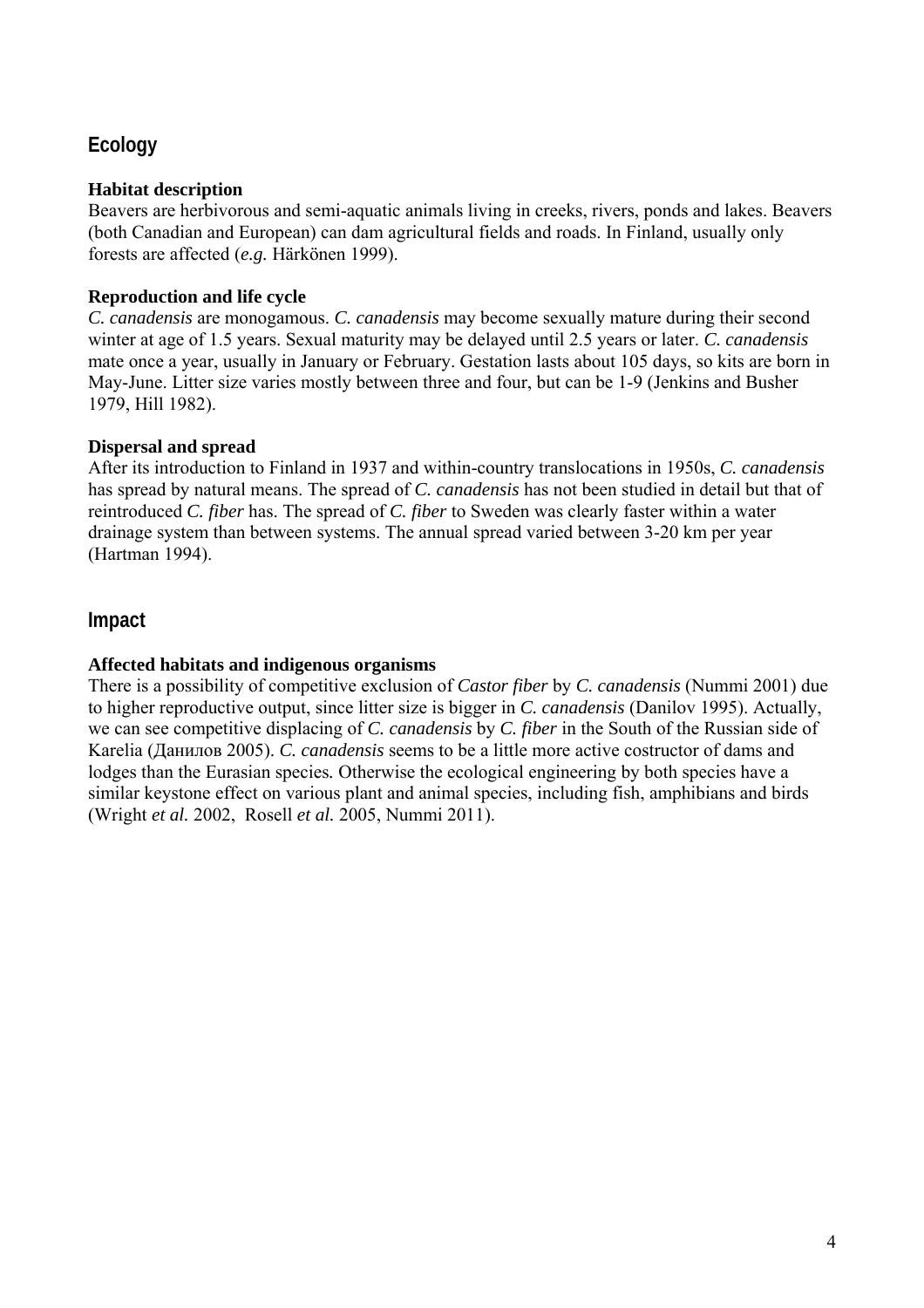

**Fig. 3.** Beaver lodge built by *Castor canadensis* in it native environment, photo by Phil Myers, Animal Diversity Web, University of Michigan, Museum of Zoology.

### **Genetic effects**

*C. canadensis* and *C. fiber* do not hybridize, due to the difference in chromosome numbers (Lavrov 1983).

### **Human health effects**

In North America *C. Canadensis* is an important vector for *Giardia* infections. There is no current knowledge about the difference between the two species *C. fiber* and *C. Canadensis* regarding this.

### **Economic and societal effects (positive/negative)**

Damming by *C. canadensis* is causing some forest damage in Finland (*e.g.* Härkönen1999). Damage would be caused by *C. fiber* also, but it might be that because being a slightly more active dam builder *C. canadensis* may cause more problems.

# **Management approaches**

### **Prevention methods**

In Finland a special licence for hunting *C. canadensis* is no longer required.

### **Eradication, control and monitoring efforts**

Finnish beaver populations are monitored every fifth year. There is a general idea of keeping *C. fiber* and *C. canadensis* populations in western Finland separated, but the policy is not very strongly promoted.

### **Information and awareness**

Eradication of *C. canadensis* has been discussed in the media, with divided opinions.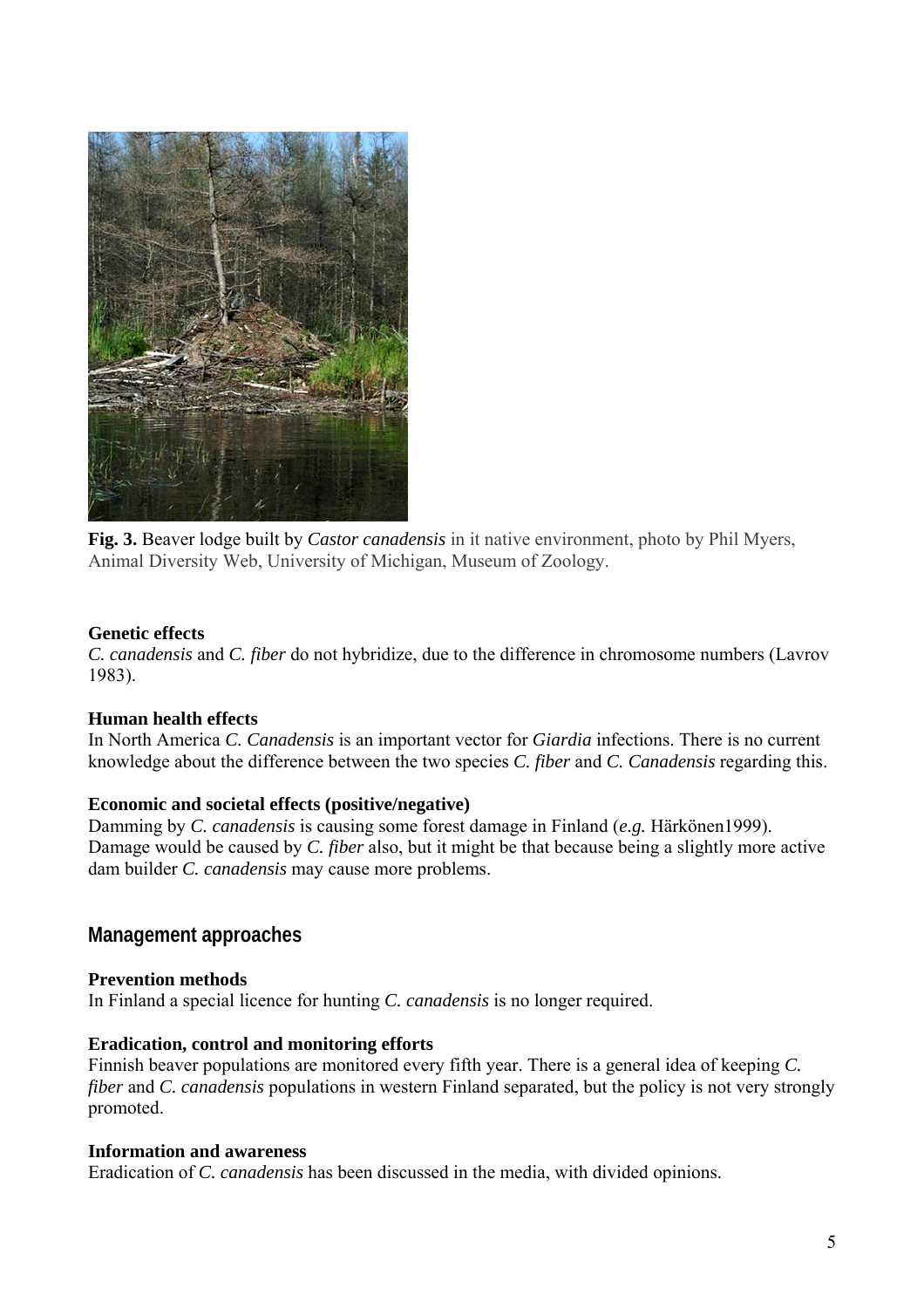### **References and other resources**

#### **Contact persons**

Wolfgang Rabitsch (AT), Environment Agency Austria, Spittelauer Lände 5, A-1090 Wien, Austria; Phone: +43 1 31304 3340; E-mail: [wolfgang.rabitsch@umweltbundesamt.at](mailto:wolfgang.rabitsch@umweltbundesamt.at) 

Frank Klingenstein (DE) Bundesamt für Naturschutz (Federal Agency for Nature Conservation) Konstantinstraße 110, 53179 Bonn, Germany, Tel.: ++49(0)228/8491-264, E-mail: [frank.klingenstein@bfn.de](mailto:frank.klingenstein@bfn.de)

Sten Asbirk (DK) Agency for Spatial and Environmental Planning, Haraldsgade 53, 2100 Copenhagen, Denmark, E-mail: [sta@blst.dk](mailto:sta@blst.dk)

Petri Nummi (FI) Department of Applied Biology, P.O.Box 27, FIN-00014 University of Helsinki, Finland, Tel.: +358 9 191 58366, E-mail: [petri.nummi@helsinki.fi](mailto:petri.nummi@helsinki.fi) 

Páll Hersteinsson (IS) Institute of Biology, University of Iceland; Grensasvegur 11, IS-108 Reykjavik; Tel.: (354) 525 4608; Fax: (354) 425 4281; E-mail: [pher@hi.is](mailto:pher@hi.is)

Wojciech Solarz (PL) Institute of Nature Conservation, Polish Academy of Sciences, Mickiewicza 33, 31-120 Krakow, Poland, E-mail: [solarz@iop.krakow.pl](mailto:solarz@iop.krakow.pl) 

Andrey Warshavsky (RU) Severtsov Institute of Ecology and Evolution, Russian Academy of Sciences, Moskow, Leninskij pros., 33, Russia. Tel.: 495 1247932. E-mail: Wars[h@yandex.ru](mailto:Maslyakoff@mail.ru) 

#### **Links**

[Fact sheet on](http://www.biologie.uni-rostock.de/zoologie/files/Castor%20fiber.pdf) *C. fiber* (in German) Animal Diversity Web, University of Michigan – *[Castor canadensis](http://animaldiversity.ummz.umich.edu/site/accounts/information/Castor_canadensis.html)*

#### **References**

- Danilov, P. 1995. Canadian and European beavers in Russian northwest. The third Nordic beaver symposium 15.- 17.9.1992, pp. 10-16, Finnish Game and Fisheries Institute.
- Englisch, H. 2005. Säugetiere. In: Wallner, R.M. (Red.) Aliens. Neobiota in Österreich. Grüne Reihe des Lebensministeriums 15: 101-120.
- Hartman, G. 1994. Ecological studies of a reintroduced beaver (Castor fiber) population. Dissertation. Inst. Viltekologi, Rapport 25. Swdish Univ. Agr. Sci. Dept. Wildl. Ecol.
- Hill, E. P. 1982. Beaver. In Chapman, J. A. and Feldhamer, G. A., Wild Mammals of North America. The Johns Hopkins University Press 256-281, Baltimore and London.
- Härkönen, S. 1999. Forest damage caused by the Canadian beaver (Castor canadensis) in South Savo, Finland. Silva Fennica 33: 247-259.

Jenkins, S. H. and Busher, P.E. 1979. Castor candensis. – Mammalian Species No. 120. American Soc. Mammal., 8 pp.

Lahti, S. and Helminen, M. 1974. The beaver Castor fiber (L.) and Castor canadensis (Kuhl) in Finland. – Acta Theriologica 19: 177-189.

- Lavrov, L. S. 1983. Evolutionary development of the genus Castor and taxonomy of the contemporary beavers in Eurasia. – Acta Zool. Fennica 174: 87-90.
- Lizarralde, M. S. 1993. Current status of the introduced beaver (Castor canadensis) population in Tierra del Fuego, Argentina. – Ambio 22: 351-358.
- Nolet, B. A. and Rosell, F. 1998. Comeback of the beaver Castor fiber: an overview of old and new conservation problems. – Biol. Cons. 83: 165-173.
- Nummi, P. 2001. Alien species in Finland. The Finnish Environment 466. Ministry of the Environment.
- Nummi, P. 2005. Beavers. Nummi, P. and Väänänen, V.-M. (eds), Jahtimailla 2. Weilin+Göös, Porvoo, pp. 216-219.
- Nummi, P. 2011. The keystone effect of beaver to other wildlife. In Sjoberg, G. and Ball, J. B. (eds), The return of the beaver. Pensoft Publishers, Sofia-Moscow. In press.